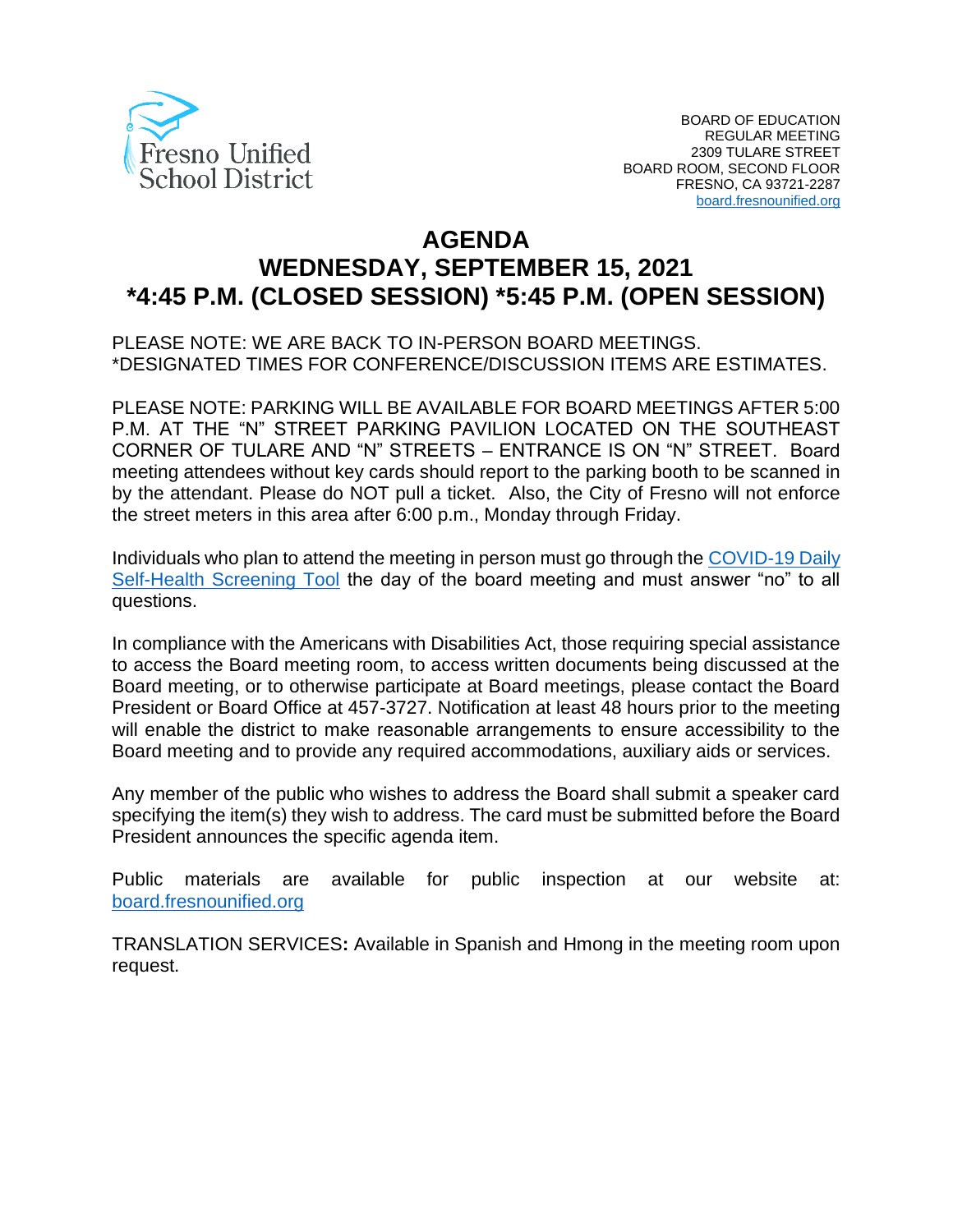## **\*4:45 P.M**.

**CALL** Meeting to Order **OPPORTUNITY** for Public Comment on Closed Session Agenda Items **RECESS** for Closed Session to discuss the following**:**

- 1. Student Expulsions Pursuant to Education Code Section 35146.
- 2. Conference with Labor Negotiator (Government Code Section 54957.6); FUSD Negotiator(s): Paul Idsvoog; Employee Organizations(s): FTA, CSEA, Chapter 125, CSEA, Chapter 143, SEIU, Local 521, FASTA/SEIU, Local 521/CTW, CLC, Fresno Unified Building & Construction Trades/FTA; International Association of Machinists and Aerospace Workers (IAMAW), Unrepresented Employees: All Management, Confidential, and Supervisory Employees.
- 3. Public Employee Discipline/Dismissal/Release/Reassignment/Resignation.
- 4. Public Employment/Appointment (Government Code Section 54957).
- 5. Conference with Legal Counsel Anticipated/Pending/Threatened Litigation (Government Code Section 54956.9(d)(2)).
	- a. Sandra Washington v. Fresno Unified Workers' Compensation Fresno Unified Case No. 2017-0751

**\*5:45 P.M., RECONVENE** and report action taken during Closed Session, if any.

## **PLEDGE OF ALLEGIANCE**

A staff member will lead the flag salute.

#### **HEAR Report from Superintendent**

#### **OPPORTUNITY for Public Comment on Consent Agenda Items**

**ALL CONSENT AGENDA** items are considered routine by the Board of Education and will be enacted by one motion. There will be no separate discussion of items unless a Board member so requests, in which event, the item(s) will be considered following approval of the Consent Agenda.

# **A. CONSENT AGENDA**

## **A-1, APPROVE Personnel List**

Included in the Board binders is the Personnel List, Appendix A, as submitted. The Superintendent recommends approval. Fiscal impact: There is no fiscal impact to the district at this time. Contact person: Paul Idsvoog, telephone 457-3548.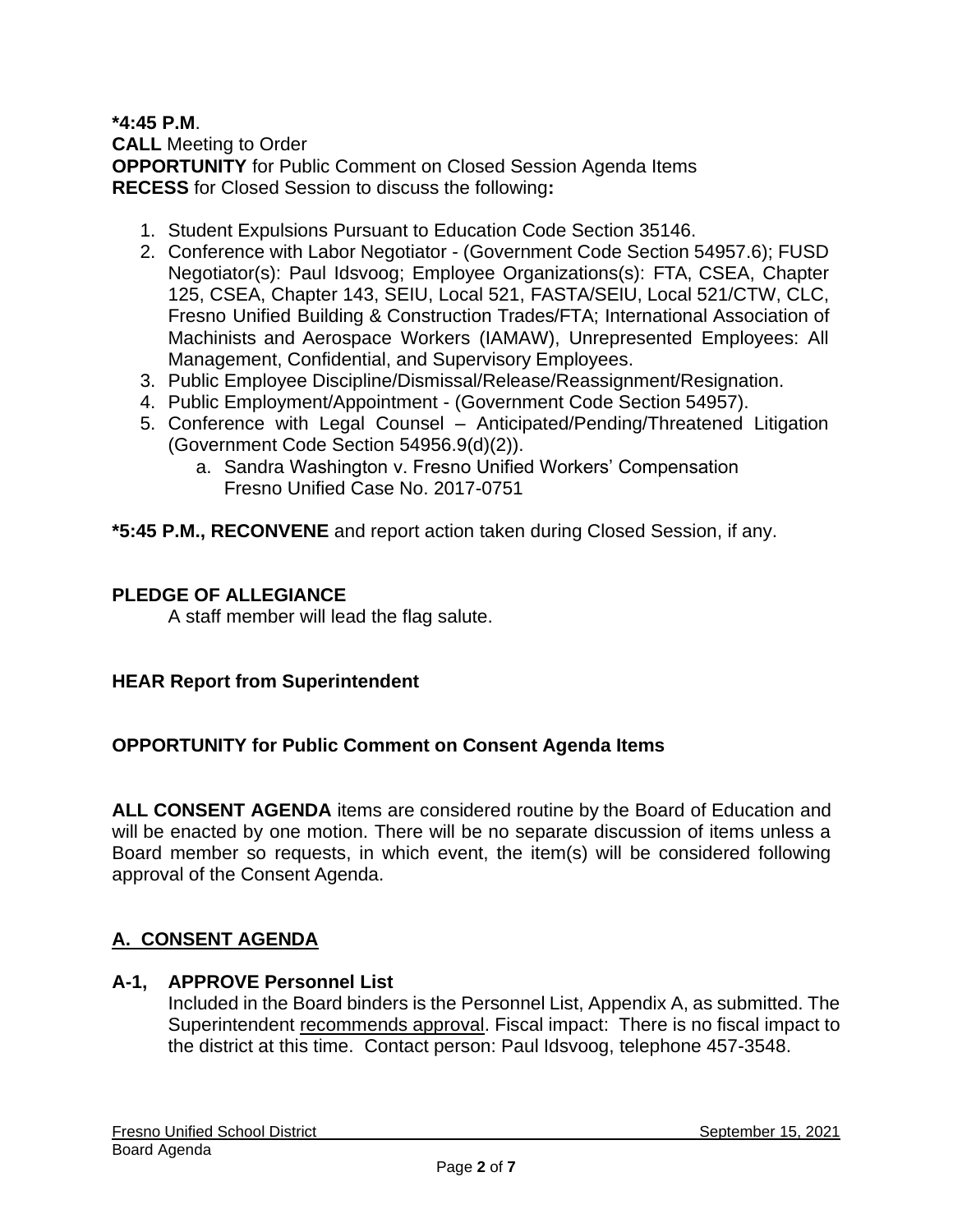# **A. CONSENT AGENDA - continued**

## **A-2, ADOPT Findings of Fact and Recommendations of District Administrative Board**

The Board of Education received and considered the Findings of Fact and Recommendations of District Administrative Panels resulting from hearings on expulsion and readmittance cases conducted during the period since the September 08, 2021 Regular Board Meeting. The Superintendent recommends adoption. Fiscal impact: There is no fiscal impact to the district at this time. Contact person: Kim Mecum, telephone 457-3731.

## **A-3, APPROVE Minutes from Prior Meeting**

Included in the Board binders are the draft minutes for the September 08, 2021 Regular Board Meeting. The Superintendent recommends approval. Fiscal impact: There is no fiscal impact to the district at this time. Contact person: Dr. Robert G. Nelson, telephone 457-3884.

## **A-4, ADOPT Resolution Proclaiming the Month of September as Suicide Prevention Awareness Month**

Included in the Board binders is a resolution commemorating the observance of Suicide Awareness Month. Suicide Awareness Month is an opportunity to raise awareness and work to end the stigma that prevents individuals in need from seeking mental health help. If you or someone you know is struggling emotionally or having trouble coping, there is help. Individuals in distress can call the National Suicide Prevention Hotline at 1-800-273-8255, for free and confidential support or Text "home" to 741741. The Superintendent recommends adoption. Fiscal impact: There is no fiscal impact to the district at this time. Contact person: Kim Mecum, telephone 457-3731.

#### **A-5, ADOPT Resolution Recognizing September 15, 2021 through October 15, 2021 as Hispanic Heritage Month**

Included in the Board binders is a resolution commemorating the observance of Hispanic Heritage Month. National Hispanic Heritage Month is an opportunity to recognize the contributions made by Hispanic and Latino Americans to the United States and celebrate their heritage and culture. Hispanics have had a profound and positive influence on our country through their strong commitment to family, faith, hard work, and service. Fresno Unified School District hereby proclaims September 15, 2021 through October 15, 2021 as Hispanic Heritage Month. The Superintendent recommends adoption. Fiscal impact: There is no fiscal impact to the district at this time. Contact person: David Chavez, telephone 457-3566

## **A-6, APPROVE Independent Contractor Services Agreement with Lion and Fox, LLC**

Included in the Board binders is an Independent Contractor Services Agreement with Lion and Fox, LCC to identify and collect required data to be reported to the California Department of Education (CDE). College and Career Readiness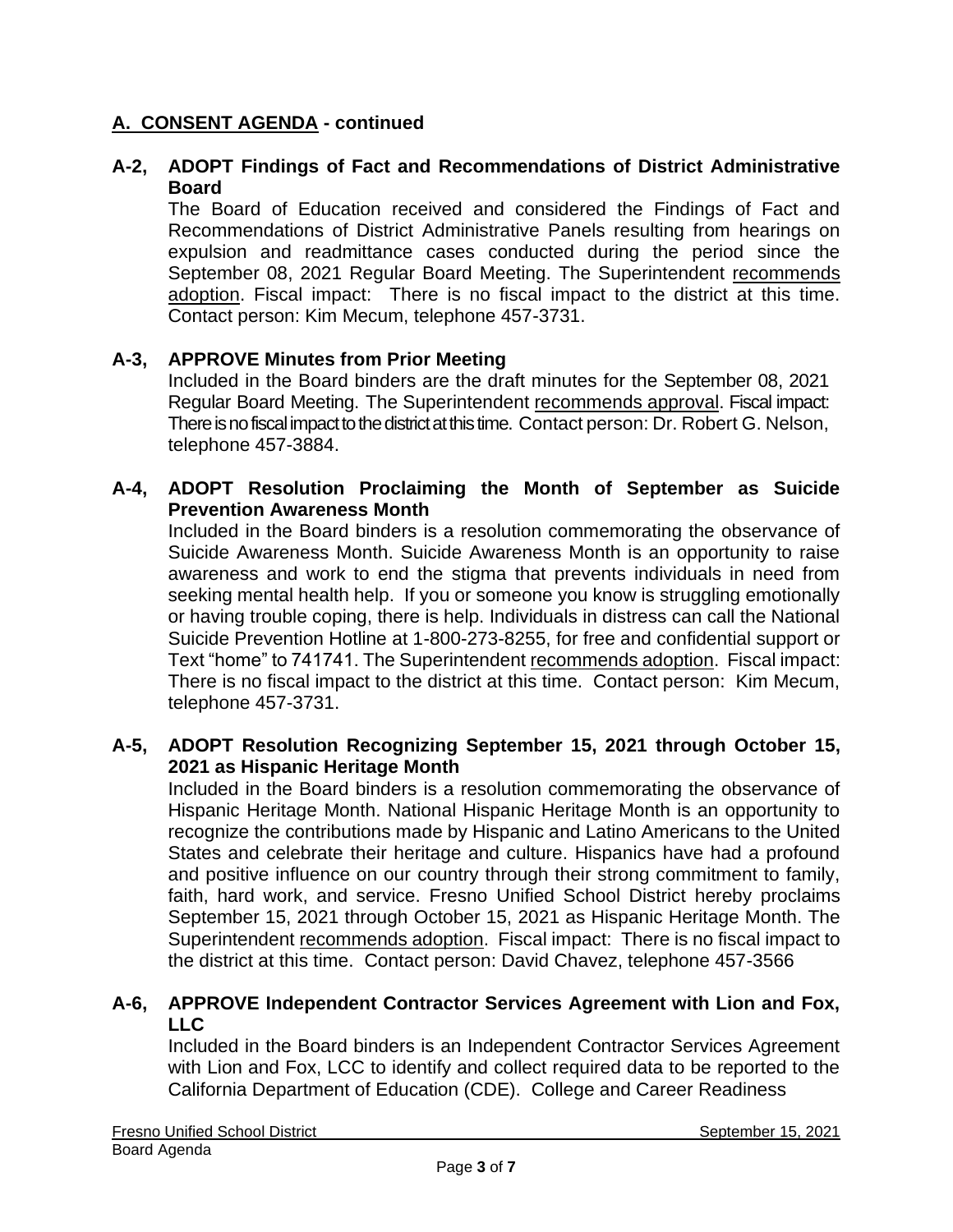# **A. CONSENT AGENDA - continued**

currently reports 15 work-based experiences to CDE based on the data from the state dashboard and will prepare to add new data requested by CDE. The Superintendent recommends approval. Fiscal impact: Sufficient funds in the amount of \$134,500 are available in the Career Technical Education budget. Contact person: Kim Mecum, telephone 457-3731.

## **A-7, APPROVE Independent Contractor Services Agreement with United We Lead Foundation**

Included in the Board binders is an Independent Contractor Services Agreement with United We Lead Foundation to provide Migrant students an opportunity to participate in the Migrant Young Writer's Academy. Services include instruction of expository writing skills, cultural competency/self-pride, social-emotional learning, college & career readiness, leadership skills, one to one teacher support/real-time feedback throughout the program, and virtual office hours & technical support. The Superintendent recommends approval. Fiscal impact: Sufficient funds of \$43,270 are available in the Migrant Program budget. Contact person: Kim Mecum, telephone 457-3731.

## **A-8, APPROVE Fresno County Cradle to Career Partnership**

The Cradle to Career (C2C) Partnership for Fresno County is a community-wide partnership of public, private, nonprofit and philanthropic leaders who are organizing efforts and resources around building a shared community vision that all Fresno County youth will realize success and good health at every age, from cradle to career. The Superintendent recommends approval. Fiscal impact: Sufficient funds in the amount of \$50,000 are available in the Unrestricted General Fund. Contact person: David Chavez, telephone 457-3566.

**A-9, APPROVE 2021/22 Classified Hourly, Classified Food Services, Classified Operations, Confidential, Fresno Teachers Association (FTA) – Trades, International Association of Machinists and Aerospace Workers (IAMAW) Crafts, Supervisory, Fresno Area Substitute Teachers Association (FASTA), Certificated and Classified Management, Nurses and Speech Language Pathologists, Teachers and Librarians, Teachers on Special Assignment, Designated Teachers, Career Technical Ed/Vocational Ed Teachers, Junior Reserve Officers' Training Corps (JROTC) Instructors, Lori Ann Infant Center, Child Development Center and Pace Teachers, Adult Education, Pre-Kindergarten Teachers, and Classified Y-Rated Salary Schedules, and Prior Years Classified and Operations Y-Rated Salary Schedules**

Included with this agenda item for the Board's consideration and approval are the 2021/22 Classified Hourly, Classified Food Services, Classified Operations, Confidential, Fresno Teachers Association (FTA) – Trades, International Association of Machinists and Aerospace Workers (IAMAW) Crafts, Supervisory, Fresno Area Substitute Teachers Association (FASTA), Certificated and Classified Management, Nurses and Speech Language Pathologists, Teachers and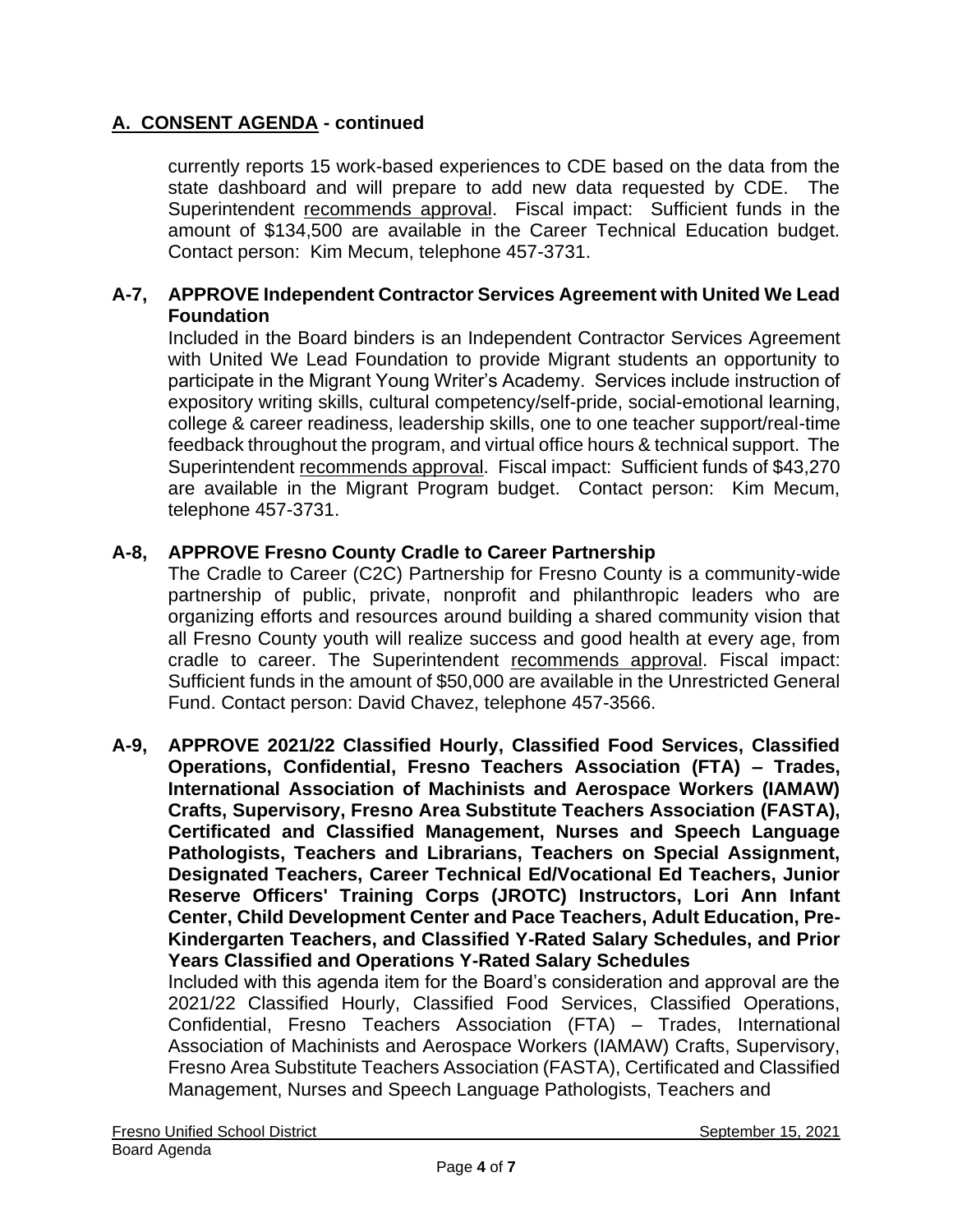# **A. CONSENT AGENDA - continued**

Librarians, Teachers on Special Assignment, Designated Teachers, Career Technical Ed/Vocational Ed Teachers, Junior Reserve Officers' Training Corps (JROTC) Instructors, Lori Ann Infant Center, Child Development Center and Pace Teachers, Adult Education, Pre-Kindergarten Teachers, and Classified Y-Rated Salary Schedules, and Prior Years Classified and Operations Y-Rated Salary Schedules. The Superintendent recommends approval. Fiscal impact: There is no fiscal impact to the district at this time. Contact person: Paul Idsvoog, telephone 457-3548.

#### **END OF CONSENT AGENDA (ROLL CALL VOTE)**

## **UNSCHEDULED ORAL COMMUNICATIONS**

Individuals who wish to address the Board on topics within the Board's subject matter jurisdiction, but **not** listed on this agenda may do so at this time. If you wish to address the Board on a specific item that is listed on the agenda, you should do so when that specific item is called. Individuals shall submit a speaker card specifying the topic they wish to address. The card must be submitted before the Board President announces unscheduled oral communications.

While time limitations are at the discretion of the Board President, generally members of the public will be limited to a maximum of three (3) minutes per speaker for a total of thirty (30) minutes of public comment as designated on this agenda. Any individual who has not had an opportunity to address the Board during this initial thirty (30) minute period may do so at the end of the meeting after the Board has addressed all remaining items on this agenda. Without taking action and only as expressly permitted by Board Bylaw 9323, Board members may ask questions, make brief announcements, or provide a brief response to statements presented by the public about topics raised in unscheduled oral communications. Board members must be recognized by the President in order to speak and will generally be limited to no more than one (1) minute each for this purpose. The Board President shall have the discretion to further limit Board members' opportunity to speak on topics raised in unscheduled oral communications to ensure the orderly and efficient conduct of district business.

Members of the public with questions on school district issues may submit them in writing. The Board will automatically refer to the Superintendent any formal requests that are brought before them at this time. The appropriate staff member will furnish answers to questions.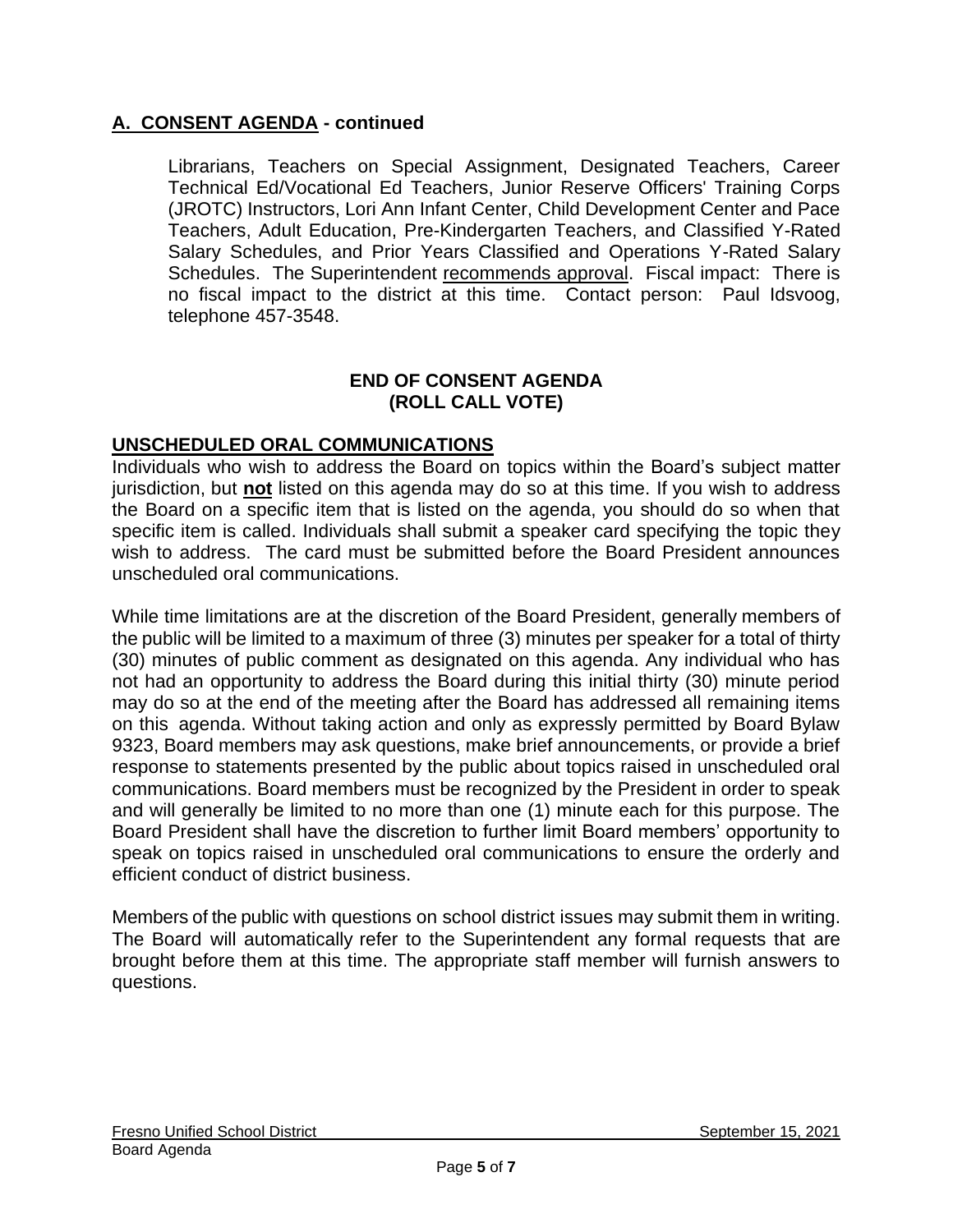# **B. CONFERENCE/DISCUSSION AGENDA**

## **\*6:15 P.M.**

## **B-10, PRESENT and DISCUSS Redistricting of Trustee Areas within Fresno Unified School District**

The purpose of this presentation is to launch the process of redistricting Trustee Areas within Fresno Unified School District given the 2020 Census. Mr. Skinnell, Partner at Nielsen Merksamer Parrinello Gross & Leoni LLP, will present the (1) legal and policy criteria governing redistricting, and (2) demographics of existing trustee areas. Additionally, this will give the Board its first opportunity to receive public comment on appropriate criteria. Fiscal impact: There is no fiscal impact to the district at this time. Contact person: David Chavez, telephone 457-3566.

## **\*6:40 P.M.**

#### **B-11, PRESENT and DISCUSS Stakeholder Input on Potential Elementary and Secondary Emergency Relief Investments**

Federal funding for school districts from the American Rescue Plan Act (ARP Act) Elementary and Secondary School Relief (ESSER III) Fund is intended to provide emergency relief funds to address the impact COVID-19 has had, and continues to have, on elementary and secondary schools across the nation. Fresno Unified created several opportunities for the community to engage in a discussion about the needs of students and as a result received significant input which will be shared with the Board of Education. Fiscal impact: There are no costs associated with the engagement. When the Expenditure Plan is complete, funding will be available from ESSER III Federal Funds. Contact person: Santino Danisi, telephone 457- 6226.

## **\*7:05 P.M.**

## **B-12, HOLD a Public Hearing and ADOPT Resolution in the Matter of Sufficiency of Instructional Materials**

The governing Board of each district is required to hold a public hearing and adopt a resolution stating whether each pupil, including English Learners, has standardsaligned textbooks and instructional materials in these subject areas; English Language Arts, Mathematics, History/Social Science, Health in grades seven through twelve, Foreign Language in grades seven through twelve, and science equipment in grades nine through twelve. A survey to determine sufficient instructional materials at each school site was administered to all schools (Transitional kindergarten through grade twelve). The Superintendent recommends adoption. Fiscal impact: There is no fiscal impact to the district at this time. Contact person: Kim Mecum, telephone 457-3731